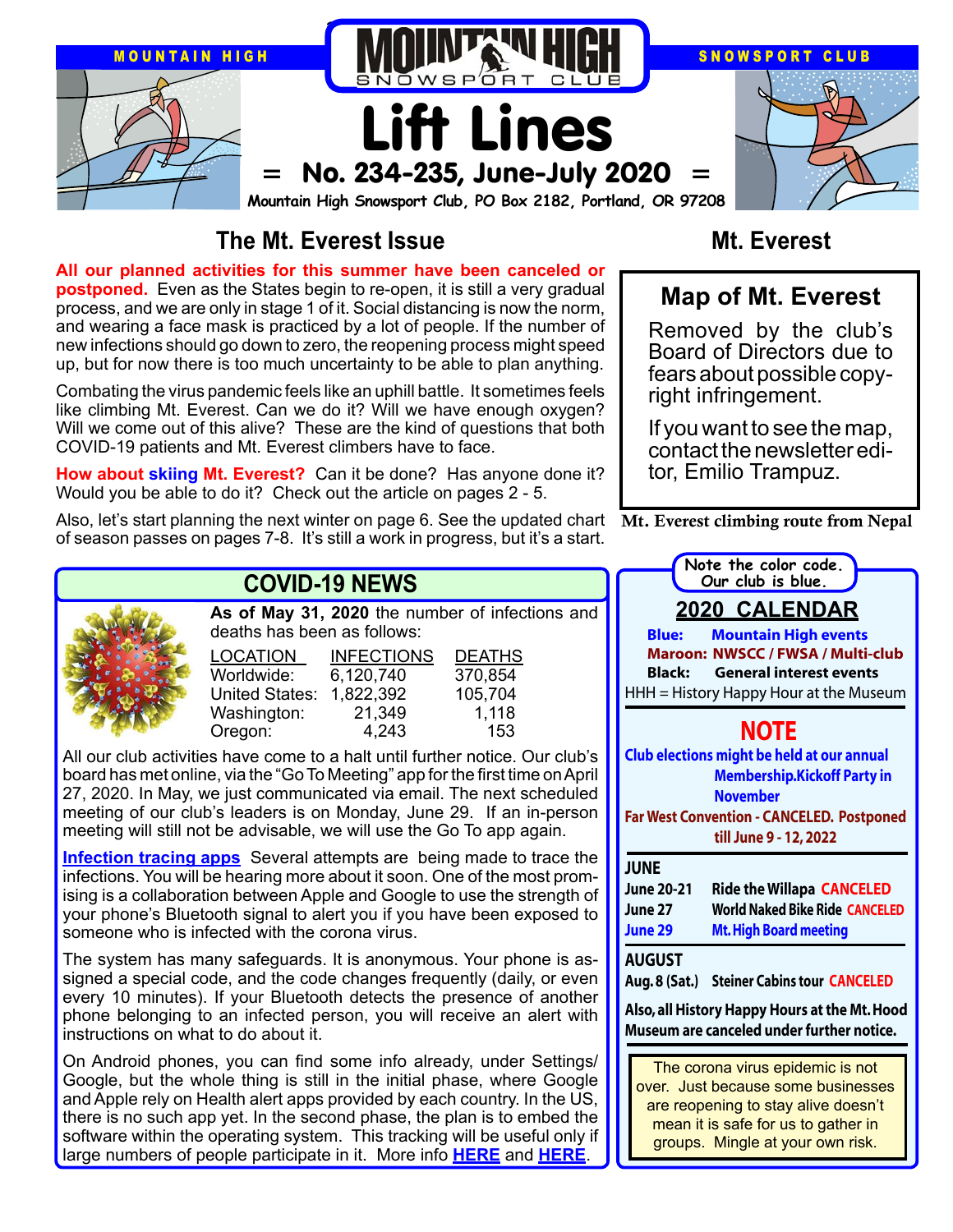**Mt. Everest**

MOUNTAIN HIGH **SNOWSPORT CLUB** 

# **Skiing Mt. Everest Could you do it?**



There are numerous obstacles that make skiing Mt. Everest almost impossible for most people.

**The lack of oxygen near the top.** The top of Mt. Everest protrudes into the stratosphere. Oxygen levels are only a third of the amount of oxygen at sea level. Everything above approximately 8,000 meters (5 miles) is considered the Death Zone, where a human cannot survive more than 48 hours. The top 3,000 feet are in the Death Zone. Carrying oxygen tanks is extra weight.

**Very high winds**, averaging 100 mph, could knock you off balance. **Very low temperatures**.

**The extra weight of carrying your skis up.**

**The rough surface.** The terrain is extremely steep in places. There are crevasses. The snow is never groomed, so in different sections, you might have to deal with both icy slopes and deep powder, as well as all kinds of crud and choppy wind-blown snow and ice.

**The two biggest challenges** are: the **Hillary Step**, a 40-foot high wall just a few hundrd feet from the top of Mt. Everest, and the **Khumbu icefall**, between Base Camp and Camp 1, where you encounter boulders of ice in a slow tumble down the glacier.

**The ropes and pitons** permanently affixed along some sections near the top. They might help you in climbing, but they might accidentally trip you when you ski down.

**The dead bodies.** There are over 150 dead bodies, mostly within the Dead Zone, that have never been recovered and many of them are visible to climbers, just a few feet from the main route.

Skiing down Everest would not be pleasant. It would not be fun. It would be a struggle for survival. Many of the people who did it, skied only parts of it, while walking the more difficult parts.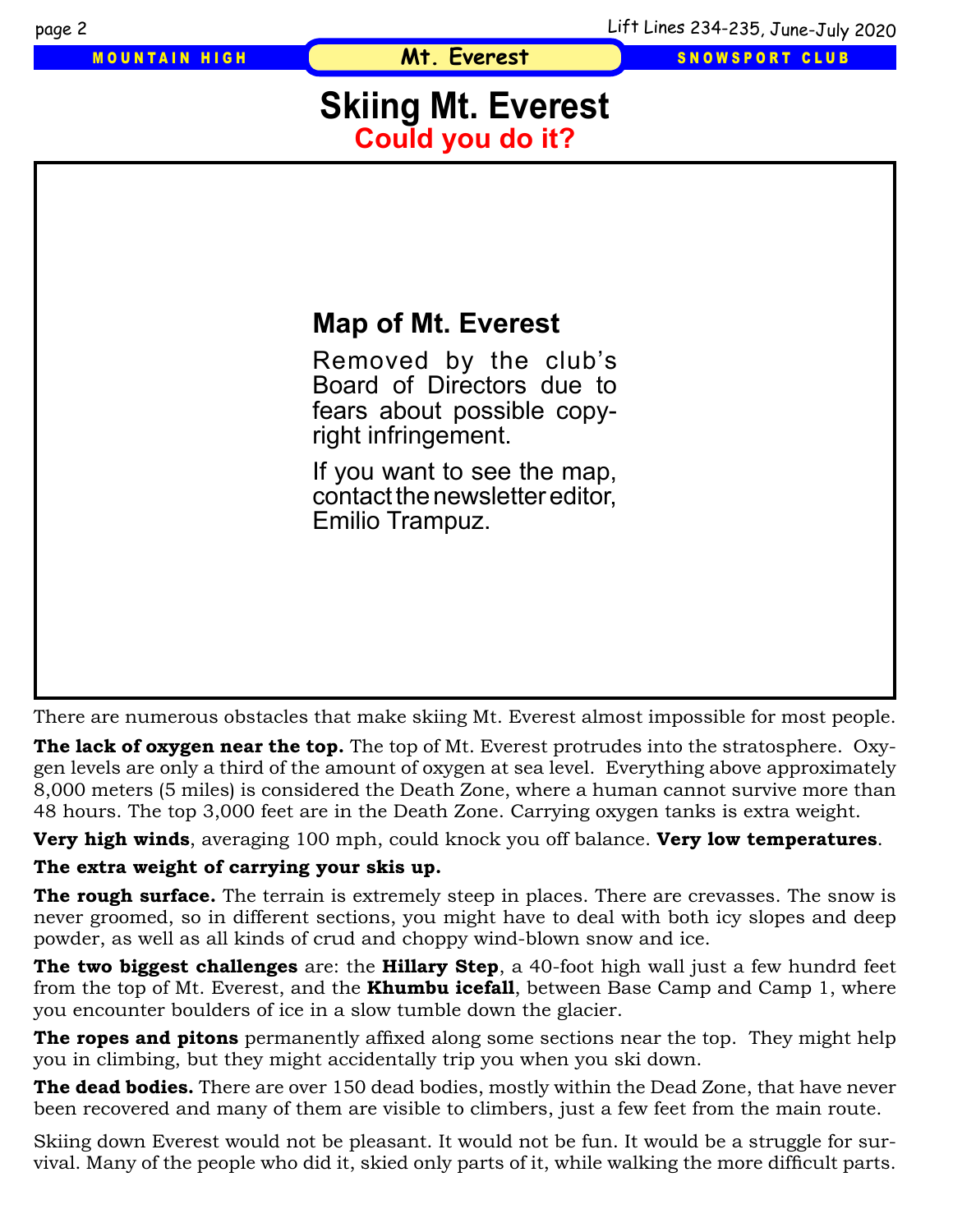

climbing route. This is like a river of ice flowing slowly down.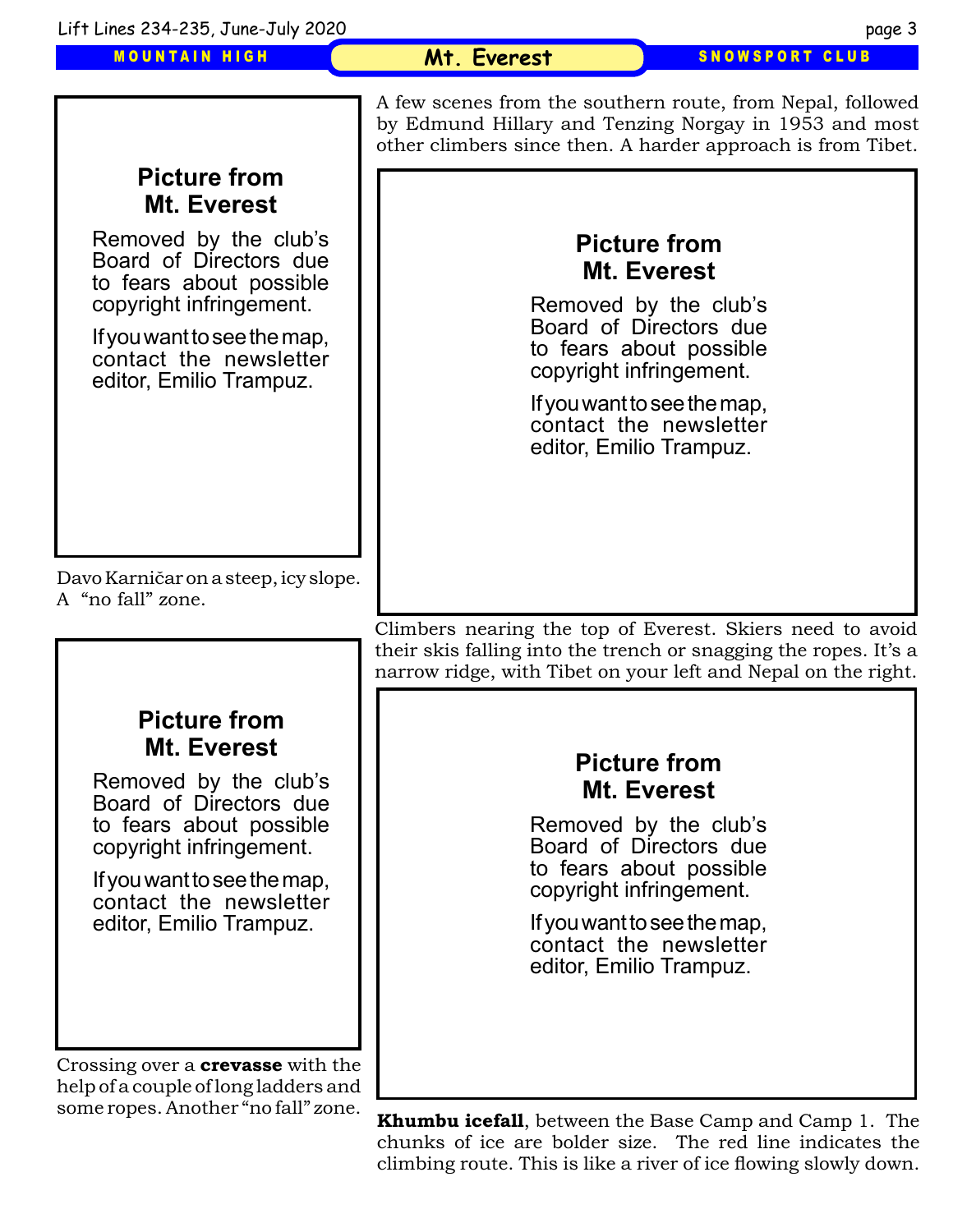**Mt. Everest**

MOUNTAIN HIGH **SNOWSPORT CLUB** 

# **Skiing Mt. Everest**

**Is it possible? Has anyone done it?** 

Several people have managed to ski down Mt .Everest in various ways and with varying degrees of success.

### **Yūichirō Miura**

[Picture removed by the club's Board](https://youtu.be/piNRRg7WuG8)  of Directors due to fears about possible copyright infringement.

If you want to see the map, contact the newsletter editor, Emilio Trampuz.

A Japanese man, **Yūichirō Miura**, skied down Mt. Everest in May 1970. He skied about 2,000 vertical meters (6,600 feet) in just 2 and a half minutes down an extremely steep 45º slope and used a parachute to slow down his descent. At one point, he fell and slid for another 400 meters (1,300 feet) before coming to a stop just slightly above a dangerous crevasse. His endeavor was popularized in a 1975 film **"The Man Who Skied Down Everest"** .

A Slovenian skier, **Davo Karničar**, skied down Mt. Everest in the year 2000. He skied 3,657 meters (12,000 feet) from the top of the mountain to base camp. He used specially designed skis that were relatively short (for easier maneuvering). Instead of launching himself straight down a steep slope like Yuichiro did, Davo skied slowly and cautiously. It took him about 4 hours and 40 minutes to ski down to base camp.

He says that when he skied along a narrow ridge, his ski tips were hanging above Nepal, while his tails were hanging above Tibet. When he arrived at base camp, his fingers were numb, and he was so exhausted that it felt like his mind was "light years away from this world." He felt so drained that he couldn't really enjoy his success.

#### **Davo Karničar**

Picture removed by the club's Board of Directors due to fears about possible copyright infringement.

[If you want to see the map, contact](https://youtu.be/Kf04MDN45YM)  the newsletter editor, Emilio Trampuz.

Davo Karničar was also the first man to ski down Annapurna. He also skied down the Eiger and Matterhorn. A documentary film called **["Unstoppable"](https://youtu.be/Kf04MDN45YM)** was made about him.

### **Tormod Granheim**

[Picture removed by the club's Board](https://youtu.be/aqY6bk_o210)  of Directors due to fears about possible copyright infringement.

If you want to see the map, contact the newsletter editor, Emilio Trampuz.

A Norweigian skier, **Tormod Granheim**, in May 2006, was the first to successfully ski down the steep North Face of Mt. Everest, including a long 60 degree slope.

But his companion, **Tomas Olsson** from Sweden died during the descent when his snow anchor that he used to rappel down a cliff failed causing him to fall to his death. See a video called **["Dream](https://youtu.be/aqY6bk_o210)[catcher"](https://youtu.be/aqY6bk_o210)**.

These are just some of the best known examples, but about a dozen other people have managed to ski Mt. Everest, including: **Hans Kamerlander** (Italy),

**Kit DesLauriers** (US) - the first woman to ski from the top of Everest in 2006, **Rob DesLauriers** (US), **Jimmy Chin** (US), **Olof Sundstrom** (Sweden), **Martin Letzer** (Sweden), **Pierre Tardivel** (France), **Jean Afanassieff** (France), **Nicolas Jaeger** (France), **Dominque Perret** (Switzerland), and **Brice Lequertier** (France).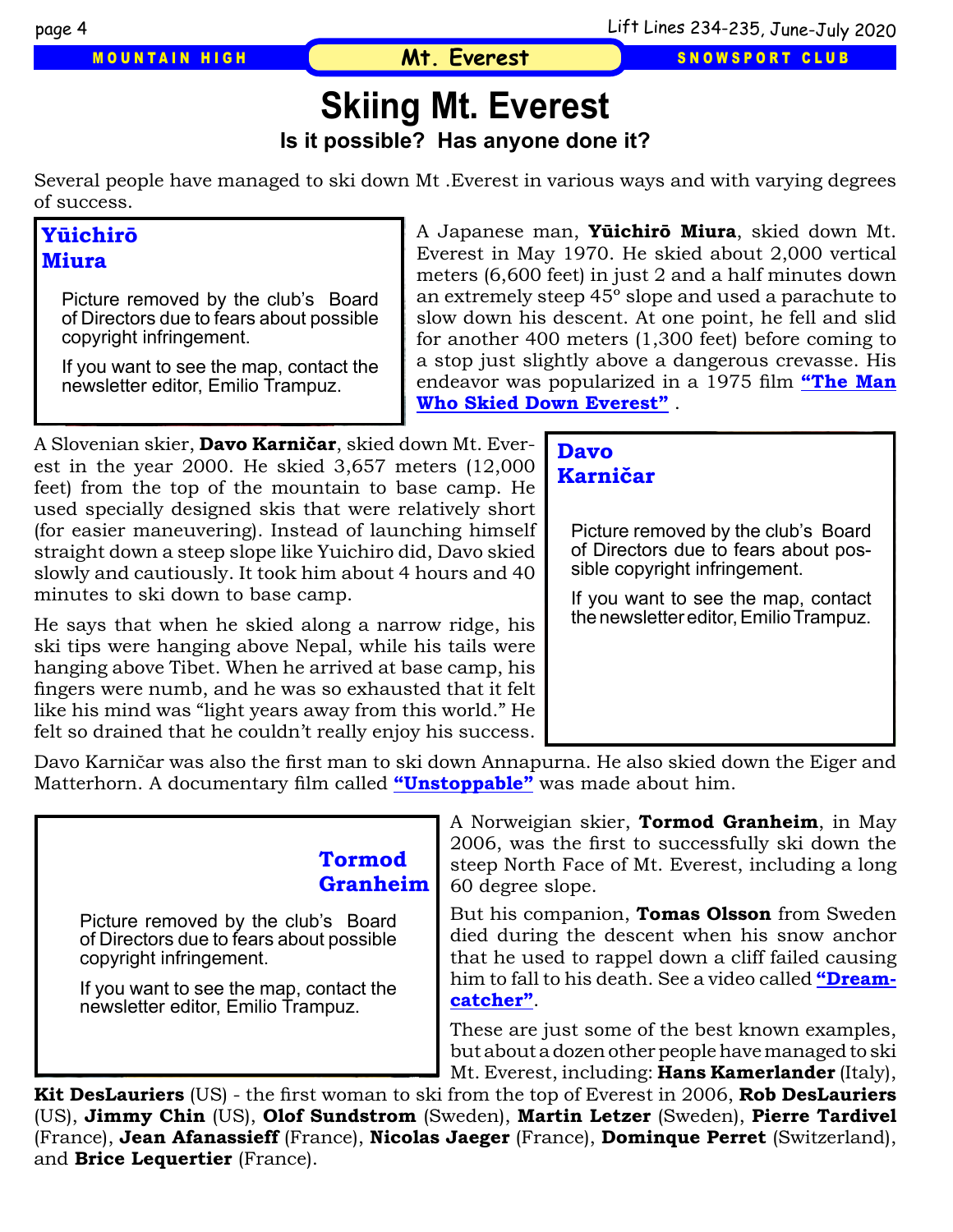MOUNTAIN HIGH

#### SNOWSPORT CLUB

# **How about a date on Mt. Everest?**

**Kit and Rob DesLauriers skied it together** 

Picture removed by the club's Board of Directors due to fears about possible copyright infringement.

If you want to see the map, contact the newsletter editor, Emilio Trampuz.

**Kit and Rob DesLauriers** skied Mt. Everest together on October 18 and 19, 2006.

They were both accomplished skiers. Rob was a professional extreme skier and had appeared in several Warren Miller movies, starred in a total of 20 ski films and produced 5 of his own. Kit had already skied the highest mountains on 6 of the 7 continents, and skiing Mt. Everest would make her the first person to ski from the summit of the highest mountains on all 7 continents.

When they arrived at Everest Base Camp before the climb, knowing how dangerous their effort would be, Kit said to Rob: "If we get off this mountain alive I would like to start a family." And they did. They now have two children.

They climbed up to the summit of Mt. Everest with Dave Hahn as a guide and part of a team of 14 climbers. They started the final ascent at 1:45 am from camp 4, and reached the summit of Mt. Everest by 11 am. From there, only 3 of them skied down. The third skier in the group was Jimmy Chin, who took pictures of them. Their ski descent took place October 18 - 19, 2006.



Here is a picture of Kit and Rob DesLauriers taken by Jimmy Chin at Hillary Step, just a few hundred feet below the summit. Hillary Step is a 40 foot high wall of rock, and it didn't have enough snow on it at the time for them to ski it, so they rappelled down on ropes and with their skis on. Kit is in the orange jacket looking down at Rob in a black suit.

Shortly after the picture was taken, Rob disappeared down the Hillary Step and almost blacked out for lack of oxygen. A Sherpa helped him with a new oxygen tank. Then Kit and Jimmy also ran out of oxygen, but received new supplies from a nearby stash.

The mountain peak partially enveloped in clouds in the background is Lhotse, the 4th highest peak in the world. After traversing and climbing toward it, they reached the South Col, where they spent the night in tents. at an altitude of 8,000 meters (5 miles) at the edge of the Dead Zone.

The next day, October 19th, they skied down Lhotse's face, which was very icy. Their ice axes couldn't even penetrate the ice more than an inch into most of the Lhotse Face They tackled 5,000 vertical feet of 45 to 50 degree mostly shimmering blue and white ice. They picked their way down by linking up patches of acceptable snow. It was scary. Rob later wrote that he

asked Jimmy: "Are you shooting?" and he simply replied, "No." Jimmy was so focused on just surviving that he didn't dare distract himself by grabbing his camera.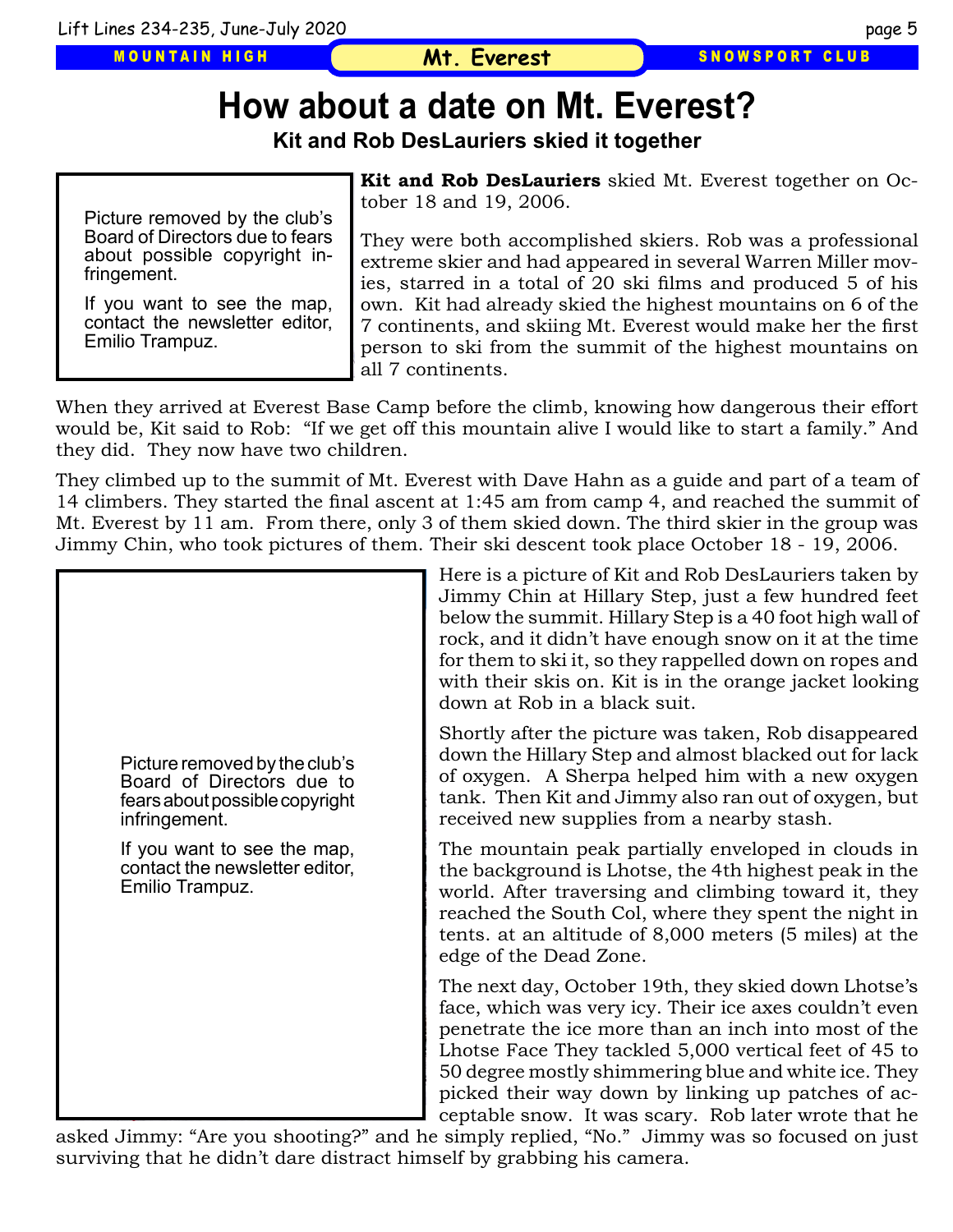#### MOUNTAIN HIGH **Club and local news** SNOWSPORT CLUB

# **Upcoming ski trips**

Let's dream a little of next winter. If the virus threat dies down and all the ski areas reopen, where would you like to go skiing?

Nothing is set in stone yet. No specific plans. But here are some of the potential trips we've been thinking about. This past winter, we didn't visit any of the Powder Alliance ski areas, where skiing is free for anyone with a Fusion Pass. So, why not visit some this coming winter? Here are some ideas:



#### Mission Ridge, WA.

Member of the Powder Alliance & the Indy Pass. Drier snow on the eastern side of the Cascades. There are the Bomber cliffs and the salvaged wing of a World War II

bomber that crashed into the mountain, now on display next to one of the ski trails.

The main lift is being upgraded this summer. There are long cruising trails as well as some steep challenging terrain, both on the cliffs side as well as on the side of the large antenna tower.



#### Idaho panhandle, ID

Silver Mountain, Idaho, has just joined the Powder Alliance and is also part of the Indy Pass. We could visit both Silver Mt. and Lookout Pass and stay in Kellogg, near

the base of the gondola to Silver Mt. Could be done by car if bus still not possible by then. Only issue (if the corona virus epidemic persists) might be Silver Mt. which only has gondola access from town.

#### Bachelor Blast

This annual event organized by the NW Ski Club



Council and led by Linda McGavin was cancelled this year due to the virus epidemic. It is planned for next winter. The new dates are: April 2 - 4, 2021. This is a very affordable trip.

# **Postponed Events**



Mt. High Club Elections. We normally have club elections at our May social event. This did not happen this year. We are hoping to have elections

at our annual Membership/Kickoff party in November.

"The Voice of the Western Skier"



Far West Convention. The NW Ski Club Council was supposed to host the annual FWSA Convention in Portland this year. This was thwarted by the virus epidemic.

The next FWSA Convention will be held in San Diego, CA, June 2021.

The NWSCC will host the Convention in Portland two years from now, June 9-12, 2022.

# **Credit for local Season Pass holders**

[Timberline / Fusion Pass.](http://www.timberlinelodge.com/mountain/season-passes) If you have a 2019/2020 Timberline Season Pass or the Fusion Pass, you will receive a credit for the purchase of a 2020/2021 Timberline or Fusion Pass for the amount of:

1. Adult pass -- \$100

2. Senior pass -- \$35 3. Teen (15-24) pass -- \$50

The new season passes will go on sale in September.

[Mt. Hood Meadows.](https://www.skihood.com/en/about-us/meadows-blog/posts/2020/04/looking-ahead-to-our-next-season) Pass holders will receive the following credit, if they renew by November 8th.

1. All season pass holders -- \$100

2. Alternatively, instead of buying another season pass, you can get \$100 credit for the purchase of a 10-time pass or \$50 for the purchase of a 5-time pass.

3. If you choose not to purchase a pass for next season, your current pass will be valid for the first 3 weeks of operations during the 20/21 season.

4. Any unused bonus or buddy tickets from the 2019/20 season will be valid for the first 3 weeks of the 2020/21 season.

The new season passes are already on sale. If social distancing continues in the Fall and next Winter, the number of season passes for sale will be limited.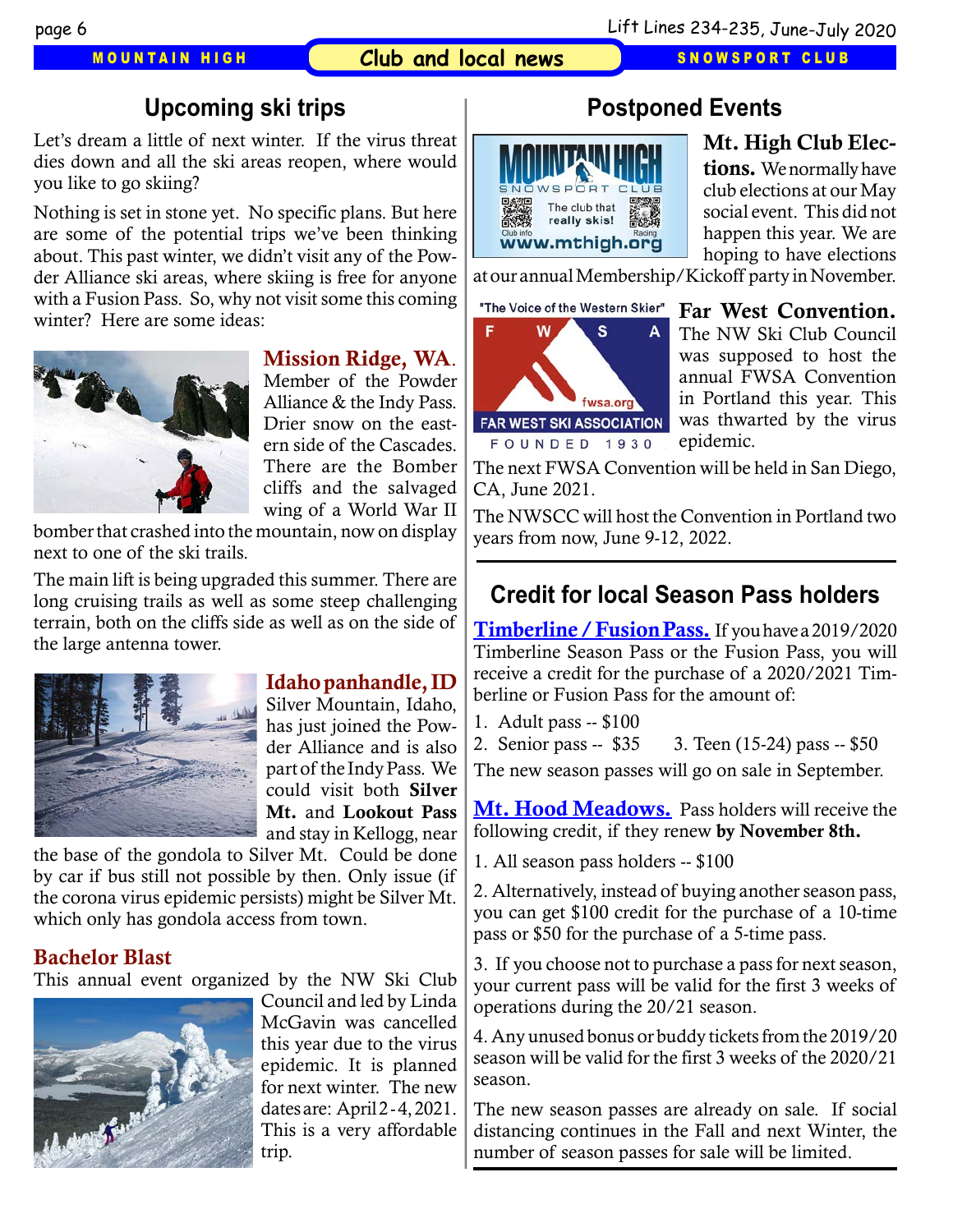MOUNTAIN HIGH

#### **Season Passes SNOWSPORT CLUB**

### **Season Passes Comparison**

**Season Pass** 

Prices will go up immediately after the SkiFever Show, so buy your season pass by the beginning of November.

Use the Comparison Chart we have compiled to figure out which pass is best for you. Note that many season passes now include benefits at other ski areas as well. So, a lot depends on where you plan to ski.

The Comparison Chart is published on our website, on the ARTICLES page, where we keep some articles of more permanent value. See this chart at:

<http://www.mthigh.org/Articles/Season-Passes-Comparsion.pdf>

[Note that the long list of ski areas in the comparison chart is updated each year, and new ski areas get added.](http://www.mthigh.org/Articles/Season-Passes-Comparsion.pdf)  [The number of ski areas in some cases has grown larger than what will fit in the limited amount of space. So,](http://www.mthigh.org/Articles/Season-Passes-Comparsion.pdf)  [for the most accurate and up-to-date list, check the corresponding website.](http://www.mthigh.org/Articles/Season-Passes-Comparsion.pdf)

[A ski area may be included in more than one pass. If you know which ski areas you might visit next season, do](http://www.mthigh.org/Articles/Season-Passes-Comparsion.pdf)  [a search for those in the chart. On a computer, click the](http://www.mthigh.org/Articles/Season-Passes-Comparsion.pdf) Ctrl+F keys (or Cmd+F on Apple computers). On a [smartphone or tablet, chose the option to "Search on page".](http://www.mthigh.org/Articles/Season-Passes-Comparsion.pdf)

## **General Info**

RENEWING A PASS. In some cases, you can get a better price if you already had a certain pass the previous winter and are now just renewing it. Examples: Mt. Hood Meadows, IKON Pass, etc. In addition, most season passes will also offer a credit to compensate for the months missed last season due to the COVID -19 epidemic.

NIGHT SKIING. Note that in addition to the regular season passes, Mt. Hood Skibowl also offers a Night Skiing season pass for just \$189.

SPRING PASSES. Note that Meadows, Timberline, and Skibowl will be offering Spring Passes valid for almost 3 months of skiing in March, April and May, for about \$139 - \$160. Information about these passes will not be available until some time late in February.

VARIETY. For maximum variety, consider the possibility of combining several different passes, such as:

- Buy a season pass to one ski area, and then at the beginning of March, buy a Spring Pass to one of the others.
- Buy a 10-time pass to Mt. Hood Meadows and then a 5-time pass to Timberline, or vice-versa.

### **Some Specifics**

IKON PASS. Mt. Bachelor is now part of the IKON Pass. Lower prices offered before June 17 and will be higher after that. This pass is centered around Aspen/Snowmass and all the ski areas owned by or related to them.

EPIC PASS. This pass is centered around Vail Resorts and all the ski areas owned by them. Note that there is an option to purchase an Epic Lake Tahoe pass that includes just Heavenly, Northstar, and Kirkwood.

INDY PASS. The Independent ski areas pass has grown to 52 ski areas. You get 2 free days at each. The latest additions among western ski areas are: China Peak, CA, Tamarack Resort, ID, and Sasquatch Mountain, BC.

POWDER ALLIANCE. The Powder Alliance is somewhat similar to the Indy Pass in that it also includes mainly independently owned ski areas, but it also includes unlimited skiing at your home mountain. For Oregonians, that means unlimited skiing at Timberline and Skibowl (with the Fusion Pass) plus 3 days at each of the other 17 ski areas. Note that there is no pass called the Powder Alliance Pass. Instead, your local season pass (the Fusion Pass) is simply valid at all the other Powder Alliance ski areas.

LOVELAND PASS with POWDER ALLIANCE. This pass gives you 3 free days at all the Powder Alliance ski areas plus another 18 ski areas on top of that! This includes Powder Mt. (UT), Whitefish (MT), Schweitzer Mt. (ID), Purgatory (CO), Homewood (CA), and more. But you get only 3 days at Timberline and 3 at Skibowl.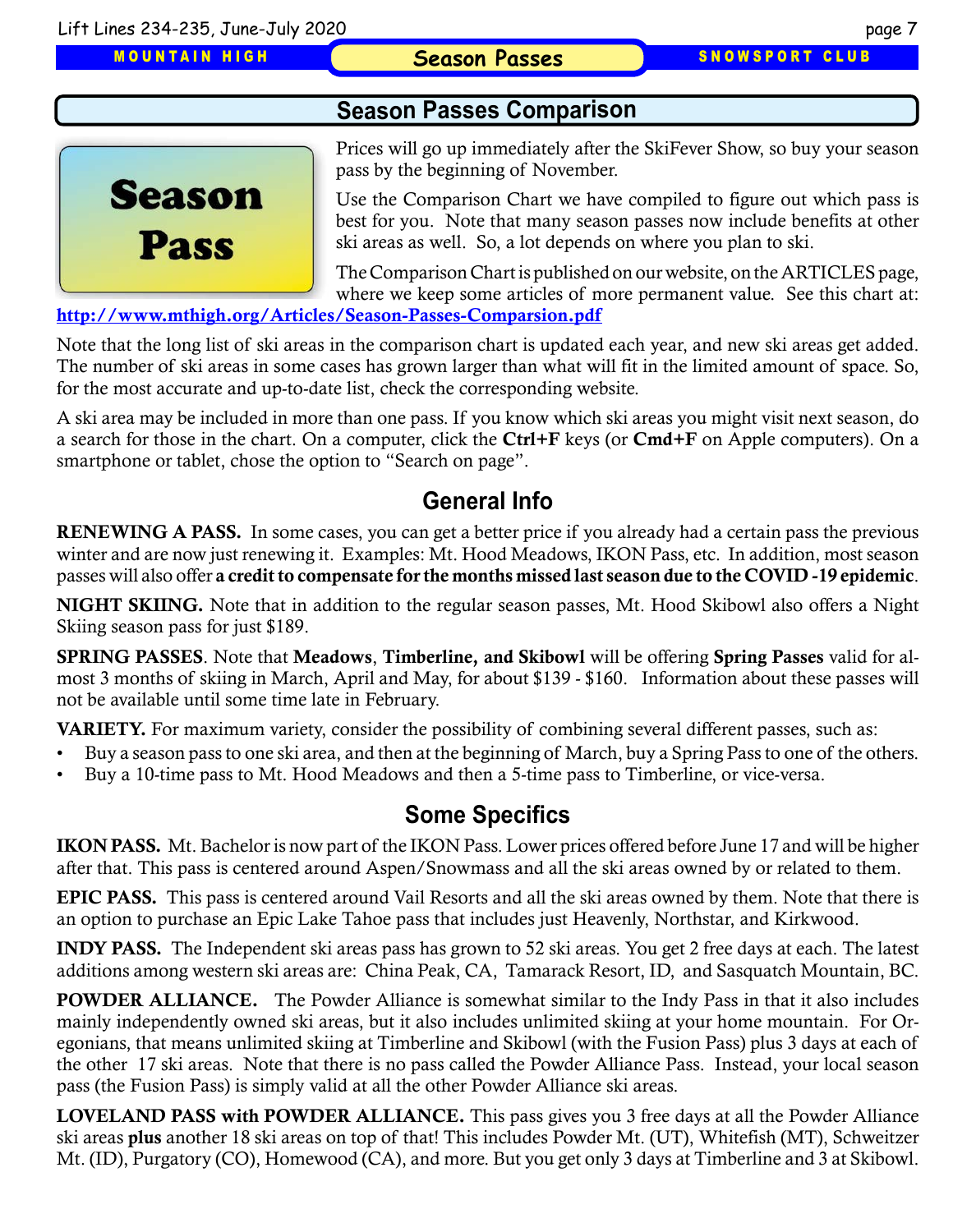MOUNTAIN HIGH **2020/2021 Season Passes** SNOWSPORT CLUB

#### COMPARISON CHART

NOTE 1: Prices will increase November 8 and 23. Epic Pass prices increase in October. Mt. Bachelor prices increase 7/15 and 9/30. NOTE 2: Gray areas show info from last season or an uncertain price, not yet updated.

| Ski area /                                                                                                                                                                                                                                                                                                                                                                                                                                                                                                              | $\mathbf{1}$                                | 4 or 5                                  | 10/12                                                                                  | Adult                                                                                  | Senior                                                                                                                                                                                                                                                                                                                                                                                       | <b>Season Pass description</b>                                                                                                                                                                                                                                        |
|-------------------------------------------------------------------------------------------------------------------------------------------------------------------------------------------------------------------------------------------------------------------------------------------------------------------------------------------------------------------------------------------------------------------------------------------------------------------------------------------------------------------------|---------------------------------------------|-----------------------------------------|----------------------------------------------------------------------------------------|----------------------------------------------------------------------------------------|----------------------------------------------------------------------------------------------------------------------------------------------------------------------------------------------------------------------------------------------------------------------------------------------------------------------------------------------------------------------------------------------|-----------------------------------------------------------------------------------------------------------------------------------------------------------------------------------------------------------------------------------------------------------------------|
| <b>Name of Pass</b>                                                                                                                                                                                                                                                                                                                                                                                                                                                                                                     | Day                                         | Day                                     | <b>Days</b>                                                                            | <b>Season Pass   Season Pass</b>                                                       |                                                                                                                                                                                                                                                                                                                                                                                              |                                                                                                                                                                                                                                                                       |
| Mt. Bachelor<br>Now part of the IKON Pass.                                                                                                                                                                                                                                                                                                                                                                                                                                                                              | \$96                                        | 4-pack<br>\$259<br>N/A<br>after<br>9/30 | $12$ -day<br>\$629<br>after 7/15<br>\$709                                              | \$959<br>till 07/15<br>then<br>$$1,209+$                                               | \$629<br>till 07/15<br>then<br>$$729+$                                                                                                                                                                                                                                                                                                                                                       | Prices will increase a lot after July 15, and<br>then again after Sept. 30.                                                                                                                                                                                           |
| <b>Mt. Hood Meadows</b> (12 areas)<br>Includes 5 free days at Mt. Baker, plus<br>3 fee days at: Whitefish, Sunlight,<br>Purgatory, Grand Targhee, Eaglecrest,<br>Snowbowl, Pajarito, Sipapu, Hesperus,<br>and Nordic Valley.                                                                                                                                                                                                                                                                                            | $$90+$<br>dynamic<br>changes<br>each<br>day | 5-days<br>\$359                         | $10$ -days<br>\$509                                                                    | Value pass<br>\$409<br>All-access<br>\$619                                             | Value pass<br>\$319<br>All-access<br>\$479                                                                                                                                                                                                                                                                                                                                                   | Value Pass includes only mid-week and night<br>skiing. The upgrade is for weekends and<br>holidays. Dynamic pricing means each day's<br>price differs depending on conditions.<br>Prices will rise after Nov. 8 to \$929 / \$739.<br>Free skiing for ages 75 or over. |
| Mt. Hood Skibowl (See Fusion Pass)                                                                                                                                                                                                                                                                                                                                                                                                                                                                                      | \$57                                        |                                         |                                                                                        | \$443                                                                                  | \$229                                                                                                                                                                                                                                                                                                                                                                                        | Night pass = $$189. / Super-seniors$ 71+ = $$25.$                                                                                                                                                                                                                     |
| Timberline (Also see Fusion Pass)<br>Includes the Summit ski area.                                                                                                                                                                                                                                                                                                                                                                                                                                                      | \$75                                        | $5$ -days  <br>\$265                    | 10-days<br>\$409                                                                       | \$549                                                                                  | \$189                                                                                                                                                                                                                                                                                                                                                                                        | Multi-day & season prices will increase after<br>Nov. 8 and Nov. 25. Free skiing for 71+.                                                                                                                                                                             |
| <b>Indy Pass</b> 52 ski areas, with 2 days at each, for 104 total ski days.<br>West: 49 Degrees North, Apex Mt., Beaver Mt., Brundage Mt.,<br>Tamarack, Castle Mt., Eaglecrest, Hoodoo, Hurricane Ridge, Lost<br>Trail, Mission Ridge, Mt. Shasta Ski Park, China Peak, Red Lodge<br>Mt., Silver Mt., White Pass, Beaver Mt., Sunrise Park, Sasquatch Mt.<br>Plus 16 ski areas in the Midwest. Plus 18 ski areas in the East.                                                                                           |                                             |                                         |                                                                                        | \$199                                                                                  | \$199                                                                                                                                                                                                                                                                                                                                                                                        | 52 ski areas, with 2 days at each, for 104<br>total ski days. Sale starts Sept. 1st.<br>A few ski areas have blackout dates. For<br>\$299, you can buy the Indy+ pass which has<br>no blackout dates.                                                                 |
| <b>Fusion Pass/Powder Alliance</b> (19 areas)<br>Unlimited skiing at Timberline and Mt. Hood Skibowl + 3 free tickets<br>at each of 17 other ski areas: Mission Ridge, White Pass, Silver Mt,<br>Bridger Bowl, Sierra-at-Tahoe, Bogus Basin, China Peak, Mountain<br>High, Angel Fire, Loveland, Monarch Mt., Whitewater, Marmot<br>Basin, Castle Mt., Eaglecrest (AK), Kiroro (Japan), La Parva (Chile)                                                                                                                |                                             |                                         | \$649<br>till Nov. 2<br>\$749<br>till Nov. 23                                          | \$289<br>till Nov. 2<br>\$319<br>till Nov. 23                                          | Unlimited skiing at Timberline and Mt.<br>Hood Skibowl + 3 free tickets at each of 17<br>other ski areas, a total of 51 free days.<br>Mid-week is free. Weekends are 1/2 price.<br>Those 71 and over pay only \$50.<br>All prices will increase after Nov. 8 and 23.                                                                                                                         |                                                                                                                                                                                                                                                                       |
| <b>Mountain Collective Pass</b> (18 areas)<br>2 lift tickets at each of: Alta, Arapahoe Basin, Aspen Snowmass,<br>Banff Sunshine, Big Sky Resort, Coronet Peak   The Remarkables,<br>Jackson Hole, Lake Louise, Mammoth Mt., Mt Buller, Niseko<br>United, Revelstoke, Snowbird, Squaw Valley Alpine Meadows,<br>Sugarbush Resort, Taos Ski Valley, Thredbo and Valle Nevado                                                                                                                                             |                                             |                                         | 36-time<br>pass<br>\$489                                                               | 36-time<br>pass<br>\$489                                                               | 2 days at each of 18 destinations. Additional<br>days at each resort are 50% off. No blackout<br>dates.<br>Everyone 13 or older pays the same price.<br>Kids 12 or younger pay \$199.                                                                                                                                                                                                        |                                                                                                                                                                                                                                                                       |
| <b>Epic Pass</b> (Vail Resorts): Unlimited access to 17 ski areas:<br>Vail, Beaver Creek, Breckenridge, Keystone, Heavenly, Northstar,<br>Kirkwood, Park City, Stowe, Whistler/Blackcomb, Afton Alps,<br>Mt. Brighton, Wilmot, Perisher, Hotham, Falls Creek, Okemo, Mt.<br>Sunapee, Crested Butte, Stevens Pass.<br>Plus 7 days at: Telluride, Sun Valley, Snowbasin, Fernie, Kimberley,<br>Kicking Horse, Nakiska, Mont-Sainte Anne, Stoneham.<br>Plus 5 days at: 11 Japanese ski areas. Plus 26 ski areas in Europe. |                                             |                                         | season<br>\$979                                                                        | season<br>\$979                                                                        | Also: 1-day pass= $$129, 4$ -day pass = $$478,$<br>7-day pass = $$766$ , Epic local pass = $$729$ .<br>Tahoe pass (Heavenly, Northstar, Kirkwood)<br>$=$ #619.<br>Active/retired military $&$ families = \$169.<br>Other veterans & their families = $$559$ .<br>Everyone 13 or older pays the same price.<br>Prices will increase in October.                                               |                                                                                                                                                                                                                                                                       |
| <b>IKON Pass</b> (41 or 43 ski areas) Unlimited access at:<br>Base pass includes 14 areas: Winter Park, Copper Mt., Eldora,<br>Squaw/Alpine Meadows, Mammoth Mt., June Mt., Big Bear, Blue<br>Mt., Snowshoe, Crystal Mt., Solitude, Straton, Sugarbush, Tremblant,.<br>Full pass includes all 14 plus: Steamboat (CO).<br>Both passes also include 5 or 7 days at each of the resorts listed in<br>the column at right.<br>NOTE: Purchase before June 17 for only \$699 (base) ir \$999 (full).                         |                                             |                                         | BASE:<br>\$699<br>Unlimited<br>at 14 areas<br>plus 5 days<br>at each of<br>the others. | FULL:<br>\$999<br>Unlimited<br>at 15 areas<br>plus 7 days<br>at each of<br>the others. | West: Mt. Bachelor, Aspen Snowmass,<br>A-Basin, Jackson Hole, Big Sky, Snoqualmie,<br>Taos, Deer Valley, Brighton, Alta/Snowbird,<br>Canada: Revelstoke, SkiBig3, Cypress,<br>East: , Killington- Pico, Sugarbush, Loon<br>Mt., Boyne Mt., Sunday River, Sugarloaf.<br>Other: Zermatt Matterhorn, Thredbo, Mt.<br>Buller, Coronet Peeak, The Remarkables,<br>Mt. Hutt, Niseko, Valle Nevado. |                                                                                                                                                                                                                                                                       |
| <b>Loveland with Powder Alliance</b> Unlimited skiing at<br>Loveland, CO, plus 3 free days at all Powder Alliance ski areas, plus:<br>3 days at: Purgatory, Monarch, Powderhorn, Powder Mt, Schweitzer,<br>Whitefish, Snow King, Red Lodge, Homewood, Ski Cooper, Sunlight,<br>Brundage, BrianHead, Sipapu, Pajarito, Hesperus, Arizona Snowbowl                                                                                                                                                                        |                                             |                                         | \$439                                                                                  | \$99<br>for<br>seniors<br>$70+$                                                        | 3 free days at all 19 Powder Alliance resorts,<br>plus 3 days at each of another 17 ski areas.<br>Great deal if you want to ski at some of the<br>additional 17 ski areas and are OK to ski no<br>more than 3 days at Timberline / Skibowl.                                                                                                                                                  |                                                                                                                                                                                                                                                                       |

Click on the blue, underlined pass name for more detailed info and to purchase it.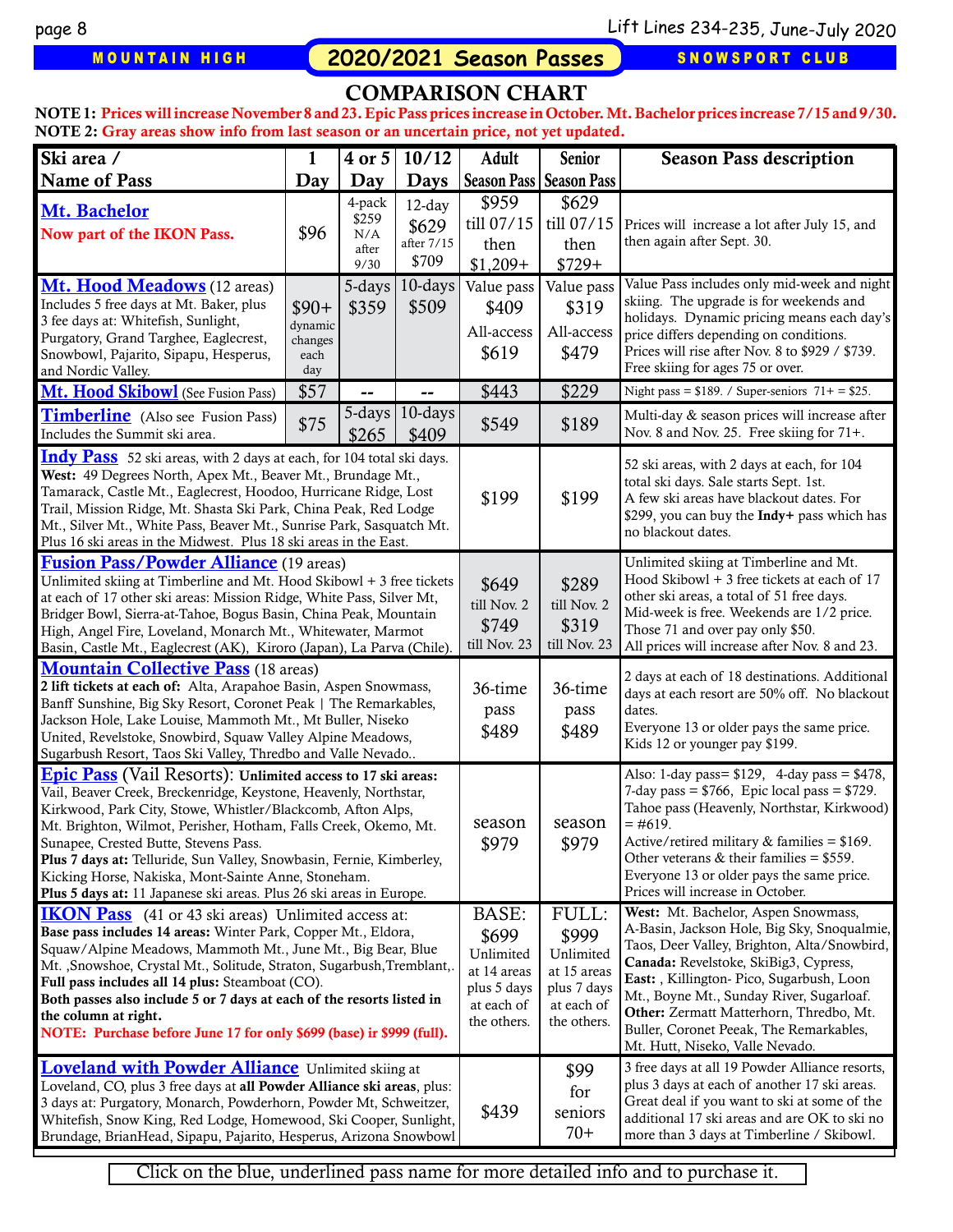MOUNTAIN HIGH

#### **Contacts / Club info**

SNOWSPORT CLUB



# **2020 Man & Woman of the Year**

**Linda McGavin** is our Trips Director and trip leader, and one of the founders of our club and of the NWSCC. She is the NWSCC Communications Director.



**Bill King** is our club's Vice-President and a ski trip leader. He is also the Treasurer for the NW Ski Club Council. **Update:** Bill is also the

NWSCC man of the year.

**Mountain High Board Meeting**

June 29 (Mon.): Open to all who want to get involved with the club. Gather at 6:30 pm. Start at 7 pm.

New Location: Round Table Clubhouse, 16444 Boones Ferry Rd, Lake Oswego. Or, we might hold it online instead.

# **Mountain High snowsport club contacts:**

|                                  | President:                         | Debbi Kor      | H: 503-314-7078   | President@mthigh.org       |                 |  |
|----------------------------------|------------------------------------|----------------|-------------------|----------------------------|-----------------|--|
|                                  | <i>Vice-President:</i>             | Bill King      | H: 614-371-4762   | willie2k@ymail.com         | General info:   |  |
|                                  | Secretary:                         | Debbie Geiger  |                   | pdxdebbie@gmail.com        | info@mthigh.org |  |
|                                  | Treasurer:                         | Nancy Pratt    | H: 503-593-9427   | Treasurer@mthigh.org       |                 |  |
|                                  | Past President:                    | Kurt Krueger   | H: 503-625-1492   | PastPresident@mthigh.org   | Web site:       |  |
|                                  | Membership Director: Karen Michels |                | H: 503-984-9210   | skiklynn@gmail.com         | www.mthigh.org  |  |
|                                  | <b>Racing Director:</b>            | Alan Bean      | H: 503-849-8009   | Racing@mthigh.org          |                 |  |
|                                  | <b>Newsletter Editor:</b>          | Emilio Trampuz | H: 1-503-378-0171 | newsletter@mthigh.org      |                 |  |
|                                  | <b>Social Activities:</b>          | Debbi Kor      | H: 503-314-7078   | ijustwannarun1@comcast.net |                 |  |
|                                  | <b>Trips Director:</b>             | Linda McGavin  | H: 503-652-2840   | Trips@mthigh.org           |                 |  |
| BAUAU TRANCINTTAL<br><b>CODA</b> |                                    |                |                   |                            |                 |  |

# DOUGH TRANSMITTAL FORM

Mail check payable to: Mountain High Snowsport Club, PO Box 2182, Portland, OR 97208.

| PLEASE PRINT CLEARLY:                                              | [] New membership or [] Renewal                                                                                                                                                                                                                                                                   | I certify that I am 21 years of age or more. I acknowledge that I am<br>responsible for my own safety and conduct. I hereby agree to be                                                                                                     |
|--------------------------------------------------------------------|---------------------------------------------------------------------------------------------------------------------------------------------------------------------------------------------------------------------------------------------------------------------------------------------------|---------------------------------------------------------------------------------------------------------------------------------------------------------------------------------------------------------------------------------------------|
|                                                                    |                                                                                                                                                                                                                                                                                                   | bound by all Mountain High Snowsport Club bylaws and regulations,<br>including the Trip Cancellation Policy. I hereby release Mountain High                                                                                                 |
|                                                                    |                                                                                                                                                                                                                                                                                                   | Snowsport Club, and any of their agents (officers, directors, trip cap-<br>tains, and any other Club representatives) from liability for personal<br>injury, property damage, or any other liability of any kind connected                  |
|                                                                    |                                                                                                                                                                                                                                                                                                   | with my participation in any club-related activity. Furthermore, lagree<br>to indemnify and hold the Club and any of their agents harmless from                                                                                             |
| Email (Hm):                                                        |                                                                                                                                                                                                                                                                                                   | any and all liabilities of any kind which may be incurred or asserted<br>against the Club or any of their agents in any way relating to my<br>negligence or willful misconduct connected with my participation<br>in the club's activities. |
| <b>Email Preferences:</b><br>[ ] No changes<br>(same as last year) | - Newsletter (once a month): [ ] yes, link only [ ] yes, complete file [ ] no<br>- Club news & events (between newsletters): [ ] yes [ ] no<br>- Other ski news (NWSCC, FWSA, ski areas, trips): [ ] yes [ ] no<br>- Is it OK to share your email address with other club members? [ ] Yes [ ] No |                                                                                                                                                                                                                                             |
|                                                                    | Please take my money, and apply it toward the following Ski Club fun stuff:                                                                                                                                                                                                                       | Deposit? Paid in full?                                                                                                                                                                                                                      |
|                                                                    | $\Box$ Annual Membership (Oct. 1 - Sept. 30): Single (\$30); couple (\$50)                                                                                                                                                                                                                        | $\frac{1}{2}$                                                                                                                                                                                                                               |
|                                                                    | □ PACRAT Racing (2021) \$110 for the whole season. Team: _______________                                                                                                                                                                                                                          |                                                                                                                                                                                                                                             |
|                                                                    |                                                                                                                                                                                                                                                                                                   | $\frac{1}{2}$                                                                                                                                                                                                                               |
|                                                                    |                                                                                                                                                                                                                                                                                                   | Total:                                                                                                                                                                                                                                      |
|                                                                    |                                                                                                                                                                                                                                                                                                   |                                                                                                                                                                                                                                             |
|                                                                    |                                                                                                                                                                                                                                                                                                   |                                                                                                                                                                                                                                             |
|                                                                    |                                                                                                                                                                                                                                                                                                   |                                                                                                                                                                                                                                             |
|                                                                    | See our Trips cancellation policy on our web site: http://www.mthigh.org/Documents/Trip-Cancellation-Policy.pdf                                                                                                                                                                                   |                                                                                                                                                                                                                                             |